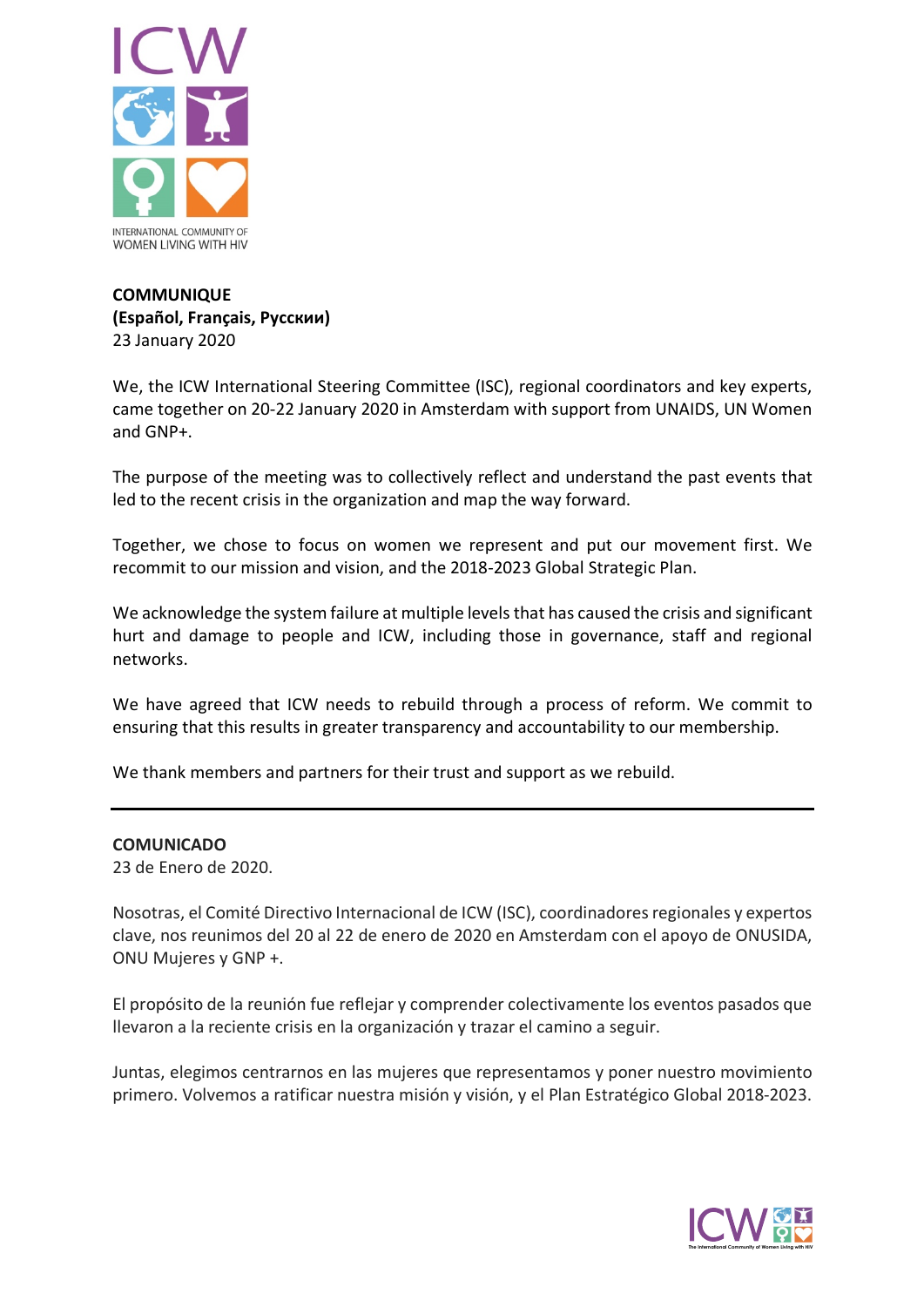Reconocemos que la falla del sistema en múltiples niveles ha causado la crisis y daños y perjuicios significativos a las personas y a ICW, incluidos aquellos en la gobernanza, el personal y las redes regionales.

Hemos acordado que ICW necesita reconstruirse mediante un proceso de reforma. Nos comprometemos a garantizar que esto resulte en una mayor transparencia y responsabilidad para nuestra membresía.

Agradecemos a las miembras y socios por su confianza y apoyo, y ratificamos nuestro compromiso en éste proceso de reconstrucción.

## **COMMUNIQUÉ**

23 Janvier 2020

Nous, le Comité Directeur International (ISC) de la Communauté internationale des femmes vivant avec le VIH/sida (ICW), les coordinateurs régionaux et les principaux experts, nous sommes réunis les 20 et 22 janvier 2020 à Amsterdam avec le soutien de l'ONUSIDA, d'ONU Femmes et de GNP+.

Le but de la réunion était de réfléchir et de comprendre collectivement les événements passés qui ont conduit à la récente crise dans l'organisation et de tracer la voie à suivre.

Nous avons choisi ensemble de nous concentrer sur les femmes que nous représentons et de donner la priorité à notre mouvement. Nous nous réengageons envers notre mission et notre vision ainsi que le Plan stratégique mondial 2018-2023.

Nous reconnaissons la défaillance du système à plusieurs niveaux qui a provoqué la crise, des blessures et des dommages importants aux personnes et a là ICW, y compris celles de la direction, du personnel et des réseaux régionaux.

Nous avons convenu que la Communauté internationale des femmes vivant avec le VIH/sida doit se reconstruire à travers un processus de réforme. Nous nous engageons à veiller à que cela se traduise par une plus grande transparence et une plus grande responsabilité envers nos membres.

Nous remercions les membres et les partenaires pour leur confiance et leur soutien dans ce travail de reconstruction.

## **КОММЮНИКЕ**

23 января 2020 года

Мы, представительницы Международного Пуководящего Комитета (ISC) Международного Сообщества женщин, живущих с ВИЧ (ICW), региональные координаторки и ключевые экспертки, собрались 20-22 января 2020 года в Амстердаме